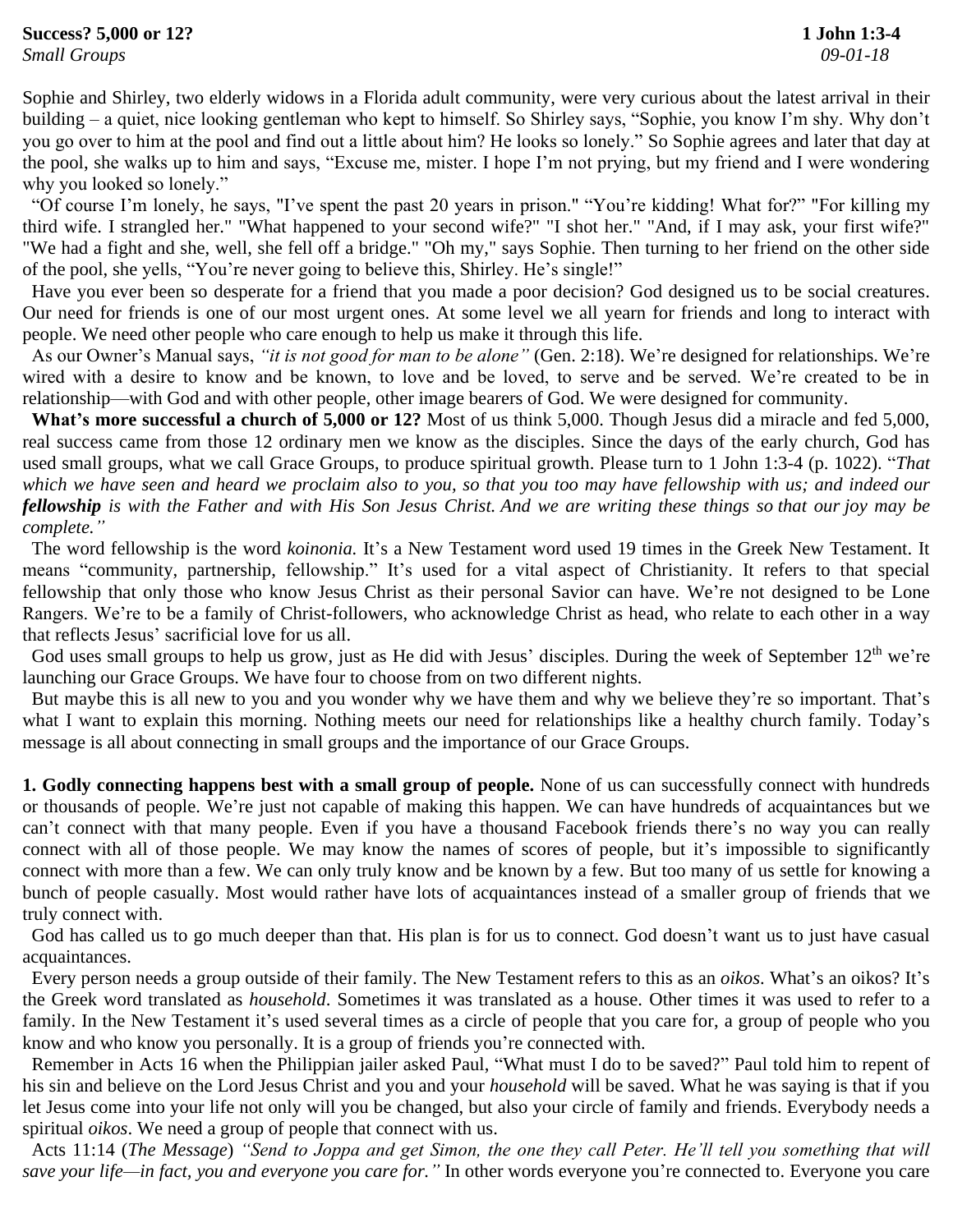for is translated as an *oikos*. It needs to be a smaller circle. We can only truly connect with a small group. Sadly, outside of our biological family, most of us aren't connected and it costs us.

**2. Small Groups can make a big difference.** Jesus believed in small groups. He had twelve disciples whom He hung out with and lived life with. And He also had a smaller group than the twelve. He had three (Peter, James and John) that He was even more intimate with. It was almost like they were a unique small group for Jesus.

 When Jesus was in the Garden of Gethsemane just before going to the cross, He took Peter, James and John with Him. He had twelve, but He also had an inner circle of three. This was an oikos within an oikos. *Why?* Jesus knew that small groups could make a big difference.

 *Small groups within a church undercut the holy man, holy place myth.* The idea for many about church today is that we have a holy man called a pastor in a holy place. We go to a holy building with a holy man. But in Matthew 18:20 Jesus said, *"for where two or three come together in My name, there I am with them."* Jesus wasn't talking about a holy man and a holy place. He was talking about the fact that when two or three people come together in the name of Jesus, He's in the midst of them.

 Church is not somewhere you go, it's who we are. We're the church. When we meet in His name spiritual community happens. Small groups are important because they model this principle. Spiritual community can happen in a family room or in a park. It can happen at Starbucks and even in a car when people begin to lift up the name of Christ. Spiritual community happens when anybody gets together in the name of Jesus.

 One of the problems that we have is that we've made Christianity a set of beliefs instead of a way of life. Christianity is not just a set of beliefs, it's also about how we live. It's a way of life. We're the church. Some think that church is a building where you come to hear music and a sermon. Church is the people. It happens when people meet in the name of Jesus.

 *Small groups empower believers to serve.* This is a beautiful thing! Too many churches are set up in such a way that most spiritual gifts can't be used. There are people who attend here who can speak, counsel, pray. sing, and other things that we may know nothing about.

 How many of you understand that we all have gifts and talents? God wants us to use those gifts to advance His kingdom. The beauty of small groups is that a lot of people can be used by God. Small groups give people an opportunity to serve when normally they'd never get the opportunity. *"As each has received a gift, use it to serve one another, as good stewards of God's varied grace"* (1 Peter 4:10),

What happens in a small group? People who would never get an opportunity to use their gifts and talents in a group setting are enabled to allow the grace of God to flow through their lives to minister to others.

 *Small groups create a network of care and accountability.* Small groups allow accountability to happen naturally. We all need people to nudge us and encourage us. Sometimes we need someone to remind us of what we said we were going to do. It doesn't mean that people are going to be on you like a pit bull.

 How many of us have plans to begin exercising or to start a diet? If you try to do it alone, it may or may not happen. When you have others partnering with you, it encourages you to make it happen.

 Accountability happens naturally within a small group because that group becomes people who care about you and that you care for. Many of us would avoid foolish decisions if we had someone to hold us accountable.

 How many dumb decisions have you made because you didn't have anyone close enough to tell you that what you are about to do was going to be a big mistake? The Bible says that there's safety in the multitude of counselors. Within these small groups you're going to connect with people that have already been through what you're going through.

 Have you ever heard this statement, *"A friend is someone that accepts you the way that you are?"* That's only partly true. A true friend speaks truth into your life. A true friend is someone who will remind you of what you said that you were going to do. Not because they're a nag, but because they care and are your friend.

 These are face to face relationships. There's this whole idea of care. We all have one thing in common. We're either in a crisis, coming out of one, or getting ready to go into a crisis.

 Because our world is contaminated by sin, difficulty happens. Problems happen. The beauty of a small group is that there is someone who is there for you. They know what you're going through. When you're in the middle of a crisis, it's too late to connect. You have to be connected before you go into a crisis and one of the best ways to connect is in a small group.

 54 times in the New Testament we are told things that we should do for one another. *Love one another. Pray for one another. Bear each other's burdens. Confess you faults to one another. Forgive one another. Be kind to one another. Greet one another. Comfort one another. Encourage one another.* Why do we care? Because Jesus loved us enough to die for us.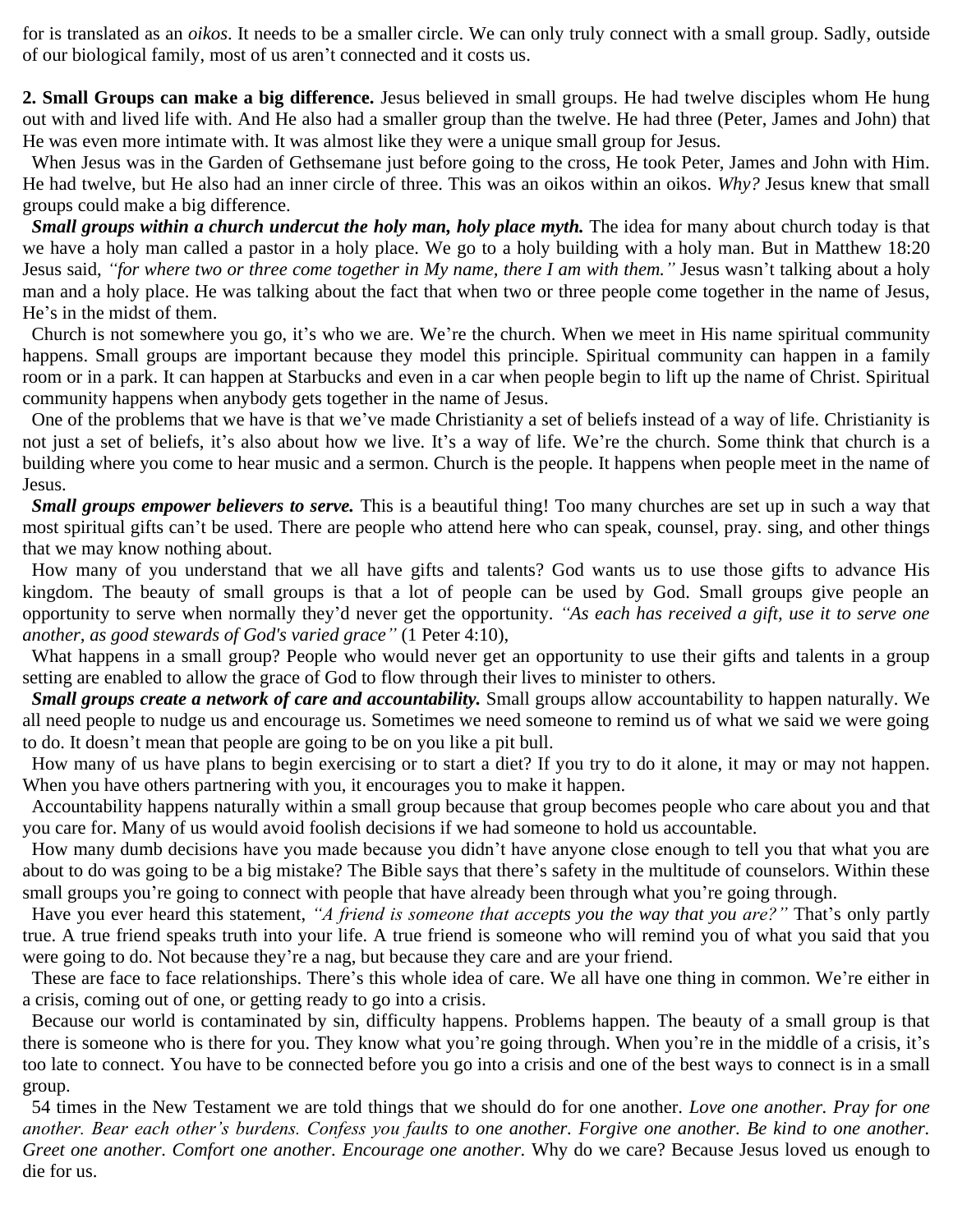In a small group we have the privilege of being Jesus to each other. It's hard to do that in the large setting. It's why you have to be connected with a small group. The Bible says that we are supposed to encourage one another to do good works. It's accountability.

 Hebrews 10:24-25 (NLT) *"Let us think of ways to motivate one another to acts of love and good works. And let us not neglect our meeting together, as some people do, but encourage one another, especially now that the Day of His return is drawing near."*

We need to think of ways to encourage each other. When was the last time you thought of ways to encourage someone else? When was the last time you thought of ways to be a blessing to someone else? Joy doesn't come from self-care but from love and caring for others. The most miserable people you'll meet are those who are continually focused on themselves. They think about themselves, talk about themselves, when they're with others they're still talking about themselves. It's a formula for misery and sadly, it's self-inflicted. Caring for others brings joy.

 Then it says let us not neglect our meeting together. It's very hard to connect without physically seeing the people you're connected with.

 He also said, "Don't quit meeting together as some are doing." Why are they not meeting? Today they'd say they're too busy. I have kids. I got hurt the last time. I need "me time."

 Finally, he said to encourage and warn each other. This is care and accountability. We need to do this especially now that we see the day of the Lord approaching. Now more than ever we need to be connecting. You need to be in Christian relationships where there's love, care and accountability more than ever before.

 *Small groups provide an environment of growth.* This may come as a shock to some of you. It doesn't matter how much you read your Bible. It doesn't matter how much you pray. It doesn't matter how devoted you are too God. You will never develop spiritual maturity until you connect with others. Christianity doesn't work by yourself. It's not a selfstudy plan. You must have others.

 Discipleship is all about relationships. Jesus said, *"Go into all the world and make disciples (plural) baptizing them in the name of the Father, Son and Holy Ghost."* What does this mean? Win people to Christ. Baptize them. Lead them to make a public confession.

 In the New Testament baptism was an identity. It was assimilation. I used to be a child of the dark, but now I'm a child of the light. Baptism said that I'm with these people. I belong. I'm now part of the group.

We're to lead them to faith and connect them with the body of Christ. They can't be a free flowing individual. Connection is a must. Ephesians 4:15, *"Rather, speaking the truth in love, we are to grow up in every way into Him who is the head, into Christ."* When people who care about you (love you, are connected to you) speak truth into your life then you're able to grow up into maturity. Spiritual growth is stunted by being a loner. You need connections. You need a community.

 *Small groups give you the chance to be annoyed once in a while.* Some don't want to be part of a small group because they don't want to be annoyed by someone they don't like. Maybe you thought of a name. Your name was probably thought of too.

We've heard it said, "Choose your friends wisely." While it's a well- meaning statement, it's not true. This may surprise you, but most of us don't choose our friends. Friends happen.

 Think about some of your friends. If you were choosing friends would you have chosen them? We all have friends that we have difficulty with and struggle to like. But life put us together and God uses it to knock off some of our rough spots. He's using it for our good and His glory!

 You help them and you're there for them, but you really don't like them all that well. There's something about being in a relationship when someone irritates you. It's then we learn the application of the fruits of the Spirit, love, patience, gentleness… Staying in a relationship with someone who annoys you helps you grow spiritually.

You probably don't want to be in a group with people that you don't like. But think about this. You're going to be in heaven with people that you don't like. Get over it. We all have a bad day. We all have a bad week. God puts us in the middle of this. Being connected has positive things, but it also gives you a chance to be annoyed…and as a result grow in grace.

 Jesus said anybody can love the loveable. Anybody can be patient with people they like. Can you hang in there even if they're annoying you? This is maturity. This is friendship. This is connecting.

 1 Peter 4:8-9, *"Above all, keep loving one another earnestly, since love covers a multitude of sins. Show hospitality to one another without grumbling."* What does this mean? It means that love overlooks a lot of stuff. Love bears all things, believes all things, and hopes all things.

 Have you ever had someone trash talk another person that you love? What happens? We begin to defend that person. Even if we know what they're saying is true. *Why?* Love!